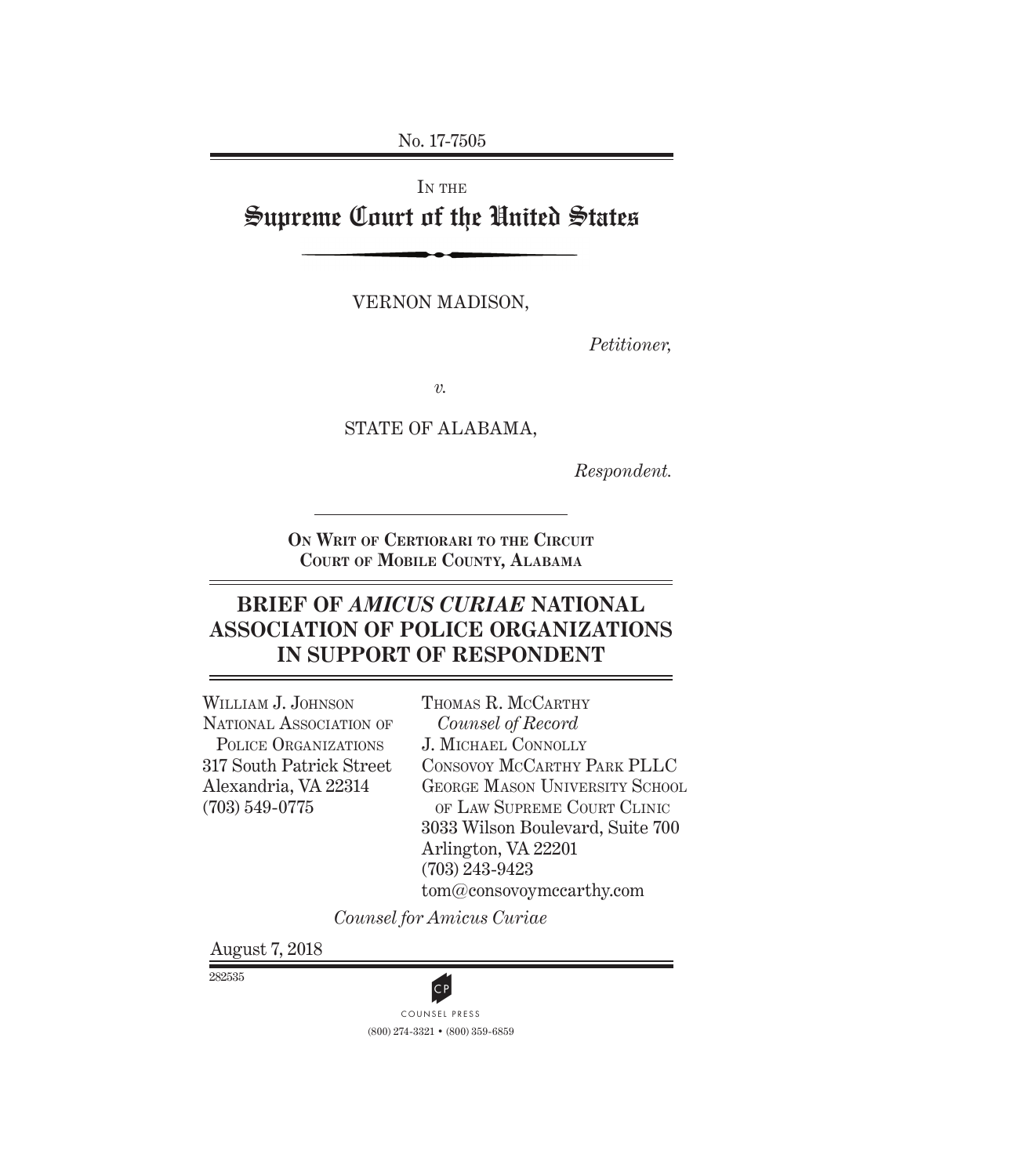### **TABLE OF CONTENTS**

| Page                                                                                                                       |
|----------------------------------------------------------------------------------------------------------------------------|
| TABLE OF CONTENTS                                                                                                          |
| TABLE OF CITED AUTHORITIES  ii                                                                                             |
| <b>IDENTITY AND INTEREST OF AMICUS</b><br>CURL 1.1                                                                         |
| INTRODUCTION AND SUMMARY OF<br>$\text{ARGUMENT} \dots \dots \dots \dots \dots \dots \dots \dots \dots \dots \dots \dots 2$ |
|                                                                                                                            |
| I. There Is Nationwide Support for<br>Increased Penalties for the Murder of Law                                            |
| II. The Death Penalty Serves an<br>Important Function as an Expression of<br>Community Outrage Against the Murder          |
|                                                                                                                            |

*i*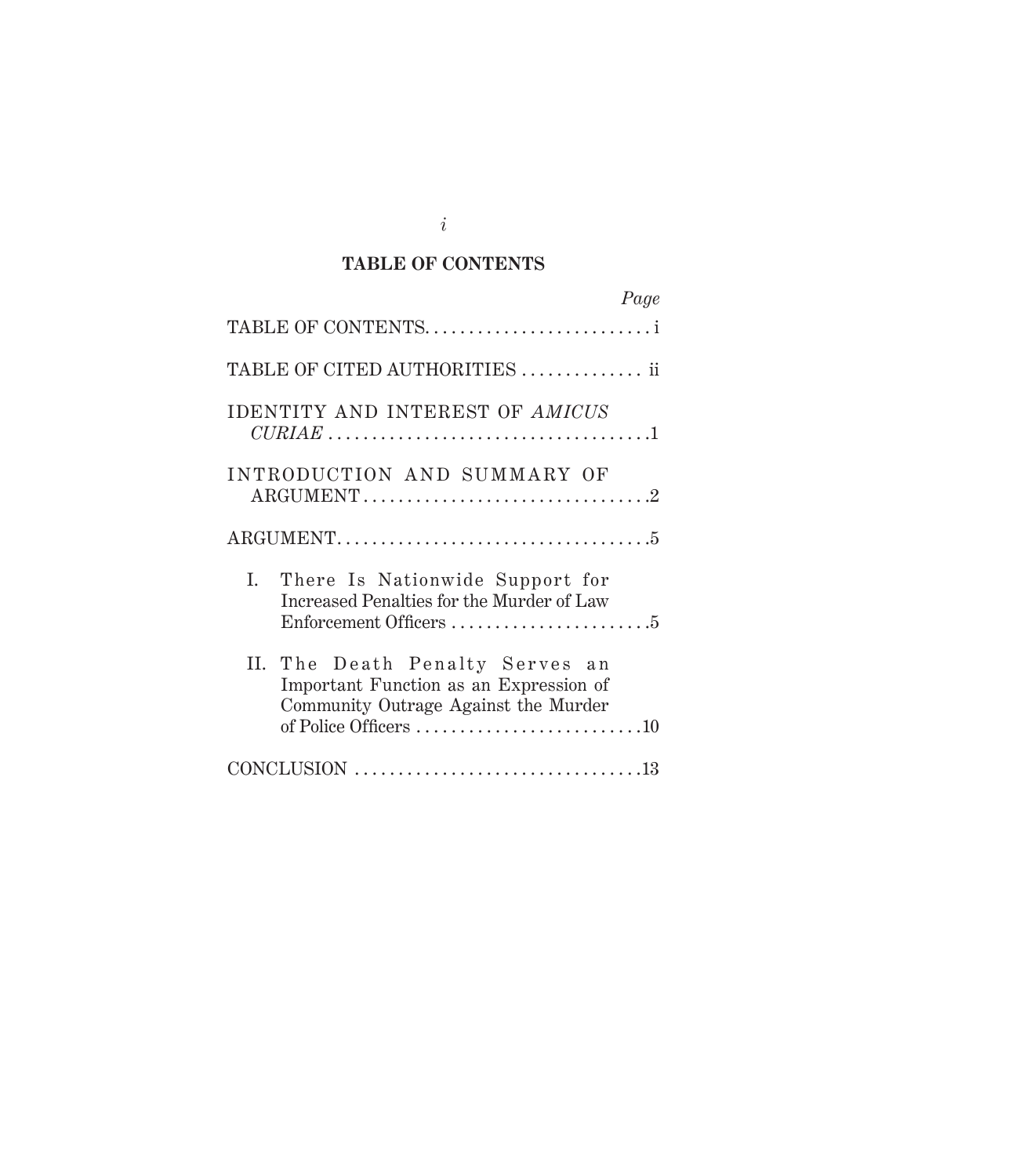### **TABLE OF CITED AUThORITIES**

*ii*

| L |
|---|
|---|

### **Cases**

| Arizona v. Gant,                      |
|---------------------------------------|
| Commonwealth v. Colon-Cruz,           |
| Furman v. Georgia,                    |
| Gregg v. Georgia,                     |
| Mullenix v. Luna,                     |
| <b>STATUTES AND OTHER AUTHORITIES</b> |
|                                       |
|                                       |

| Ariz. Rev. Stat. Ann. $$ 13-751(F)(10) \dots \dots \dots \dots \dots 8$ |
|-------------------------------------------------------------------------|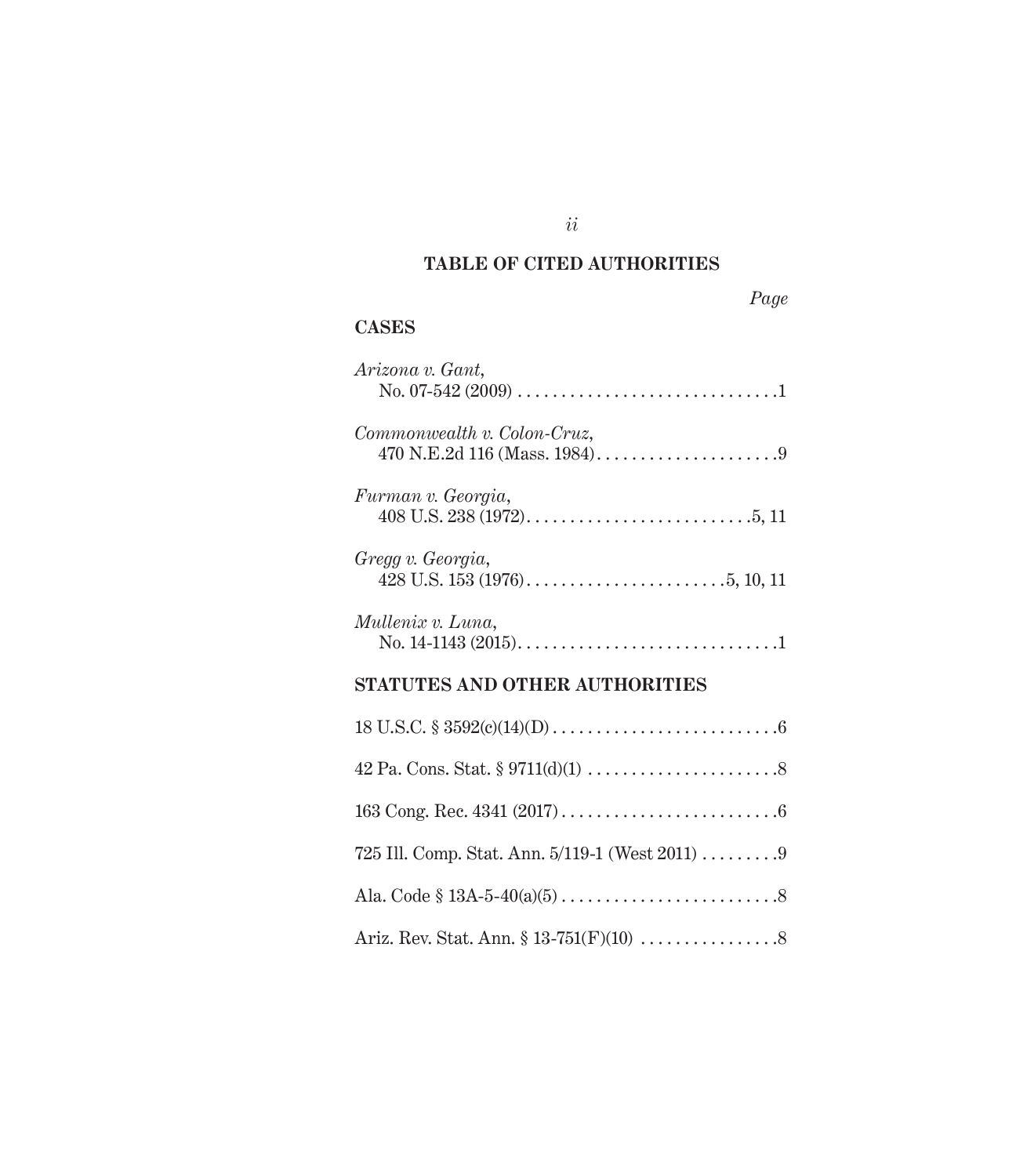| Page                                                                                                                           |
|--------------------------------------------------------------------------------------------------------------------------------|
|                                                                                                                                |
|                                                                                                                                |
|                                                                                                                                |
|                                                                                                                                |
| Deborah Barfield Berry, House Passes<br>Tough Penalties for Those Who Attack,<br>Ambush Law Enforcement Officers,              |
| Donald L. Beschle, Why do People Support<br>Capital Punishment? The Death Penalty<br>as Community Ritual, 33 Conn. L. Rev. 765 |
| Family, Friends & Fellow Officers Remember,<br>Officer Down Memorial Page, Corporal Julius                                     |
|                                                                                                                                |
|                                                                                                                                |
|                                                                                                                                |
|                                                                                                                                |

*iii*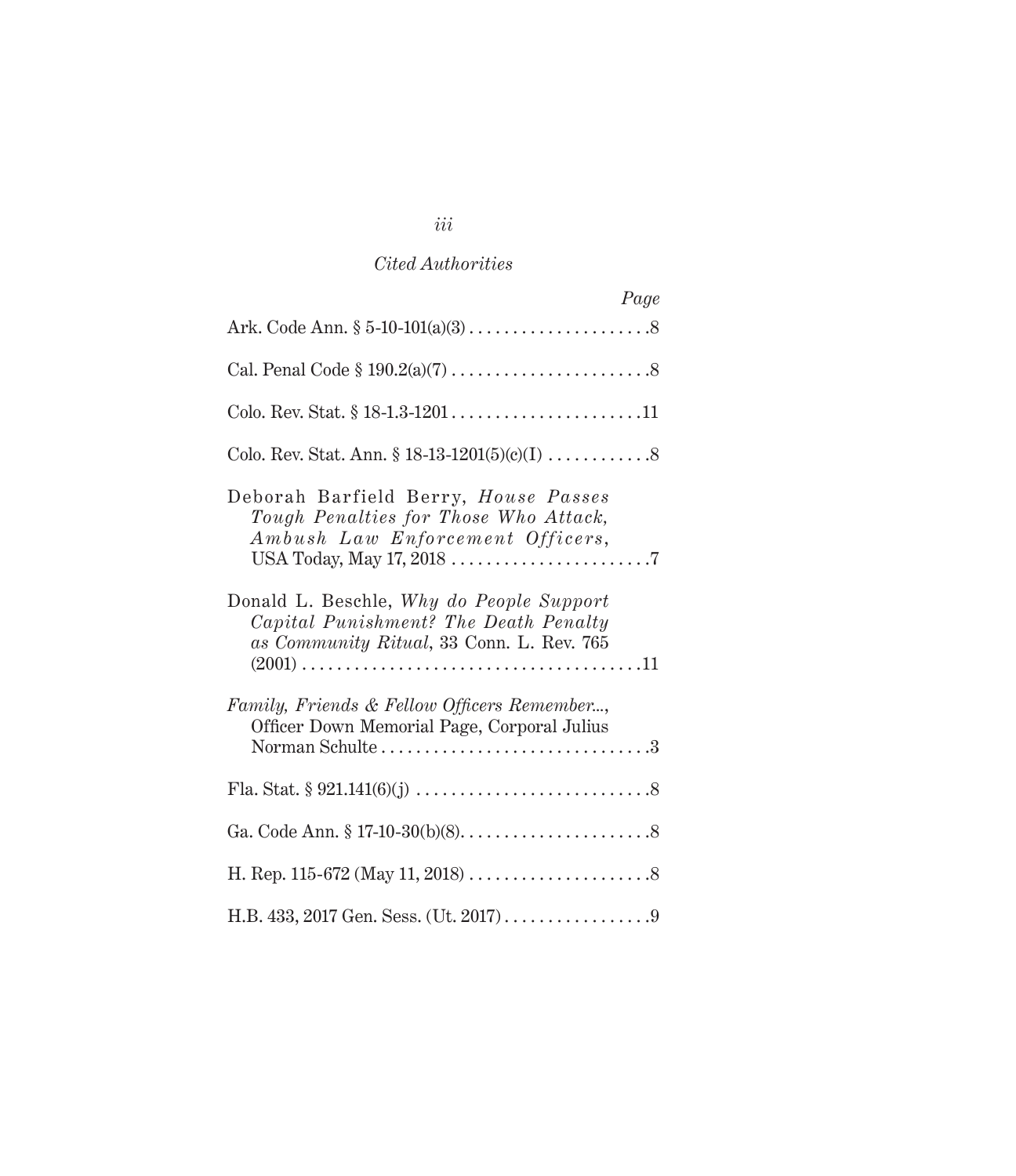| Page                                                                                                                                                                                                           |
|----------------------------------------------------------------------------------------------------------------------------------------------------------------------------------------------------------------|
|                                                                                                                                                                                                                |
|                                                                                                                                                                                                                |
|                                                                                                                                                                                                                |
|                                                                                                                                                                                                                |
| Jeffrey M. Jones, U.S. Death Penalty Support<br>Lowest Since 1972, Gallup (Oct. 26, 2017)11                                                                                                                    |
|                                                                                                                                                                                                                |
| Kelsey Stein, Mobile Police Officer Julius<br>Schulte Selflessly Helped City's Youth<br>Before His Death in the Line of Duty,                                                                                  |
|                                                                                                                                                                                                                |
|                                                                                                                                                                                                                |
|                                                                                                                                                                                                                |
| Mark Berman, Illinois Governor Wants<br>the State to Revise Its Death Penalty for<br>Mass Murderers and People Who Kill<br><i>Police</i> , Wash. Post (May 14, 2018) $\ldots \ldots \ldots \ldots \ldots$ 9-10 |
|                                                                                                                                                                                                                |

*iv*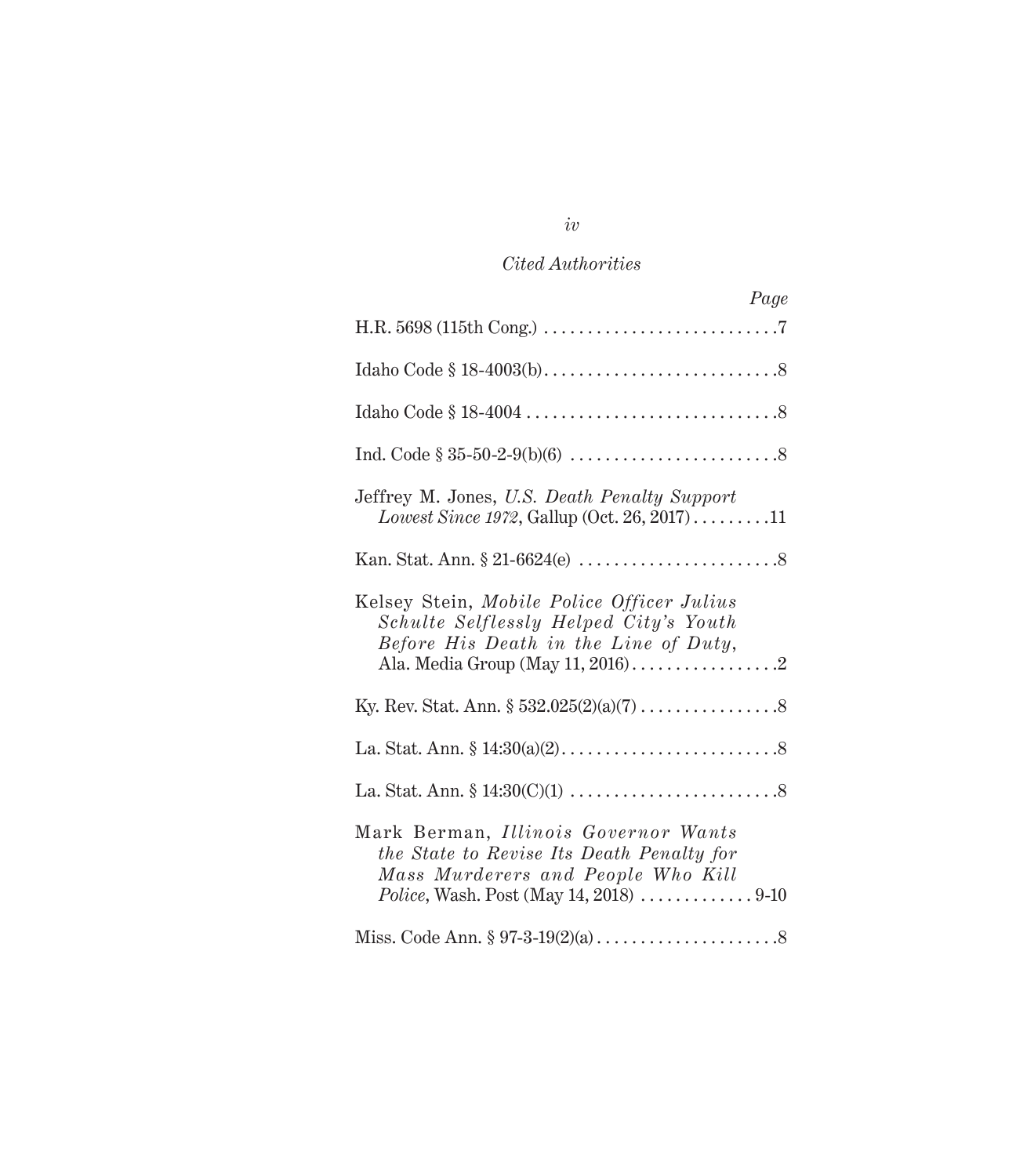| Page                                                                                                        |
|-------------------------------------------------------------------------------------------------------------|
|                                                                                                             |
|                                                                                                             |
|                                                                                                             |
|                                                                                                             |
| NAPO Victory! House Passes Protect & Serve                                                                  |
| NAPO Victory! House Passes Thin Blue Line<br>Act, The Wash. Rep. (May 22, 2017) $\dots \dots \dots \dots 6$ |
| National Law Enforcement Officers Memorial<br>Fund, Julius Norman Schulte 3                                 |
|                                                                                                             |
|                                                                                                             |
|                                                                                                             |
|                                                                                                             |
|                                                                                                             |
|                                                                                                             |
|                                                                                                             |

*v*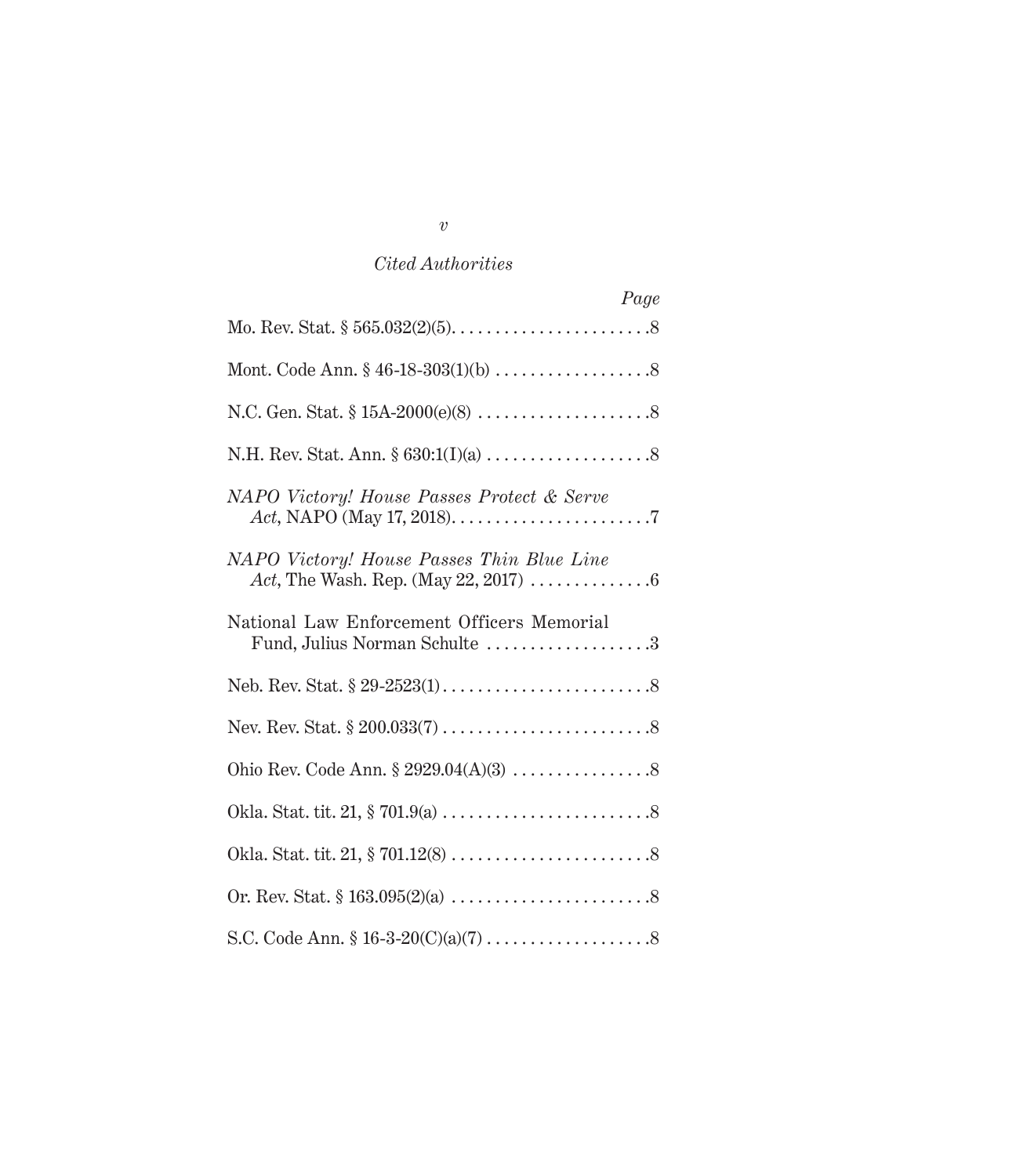| Page                                                                                                                                                          |
|---------------------------------------------------------------------------------------------------------------------------------------------------------------|
|                                                                                                                                                               |
| S.R. 140, 154th Gen. Assemb., Reg. Sess. (Ga. 2017)  9                                                                                                        |
| Sam Kamin & Justin Marceau, Vicarious<br><i>Aggravators</i> , 65 Fla. L. Rev. 769 (2013) $\dots \dots \dots 11$                                               |
| Steve LeBlanc, Police Officer Murder Renews<br>Calls for Death Penalty in Massachusetts,<br>CBS Boston (Apr. 18, 2018). $\dots \dots \dots \dots \dots \dots$ |
|                                                                                                                                                               |
|                                                                                                                                                               |
|                                                                                                                                                               |
| Thin Blue Line Act, H.R. 115, 115th Cong. $(2017)$ 6                                                                                                          |
|                                                                                                                                                               |
|                                                                                                                                                               |
|                                                                                                                                                               |
|                                                                                                                                                               |
|                                                                                                                                                               |

# *vi*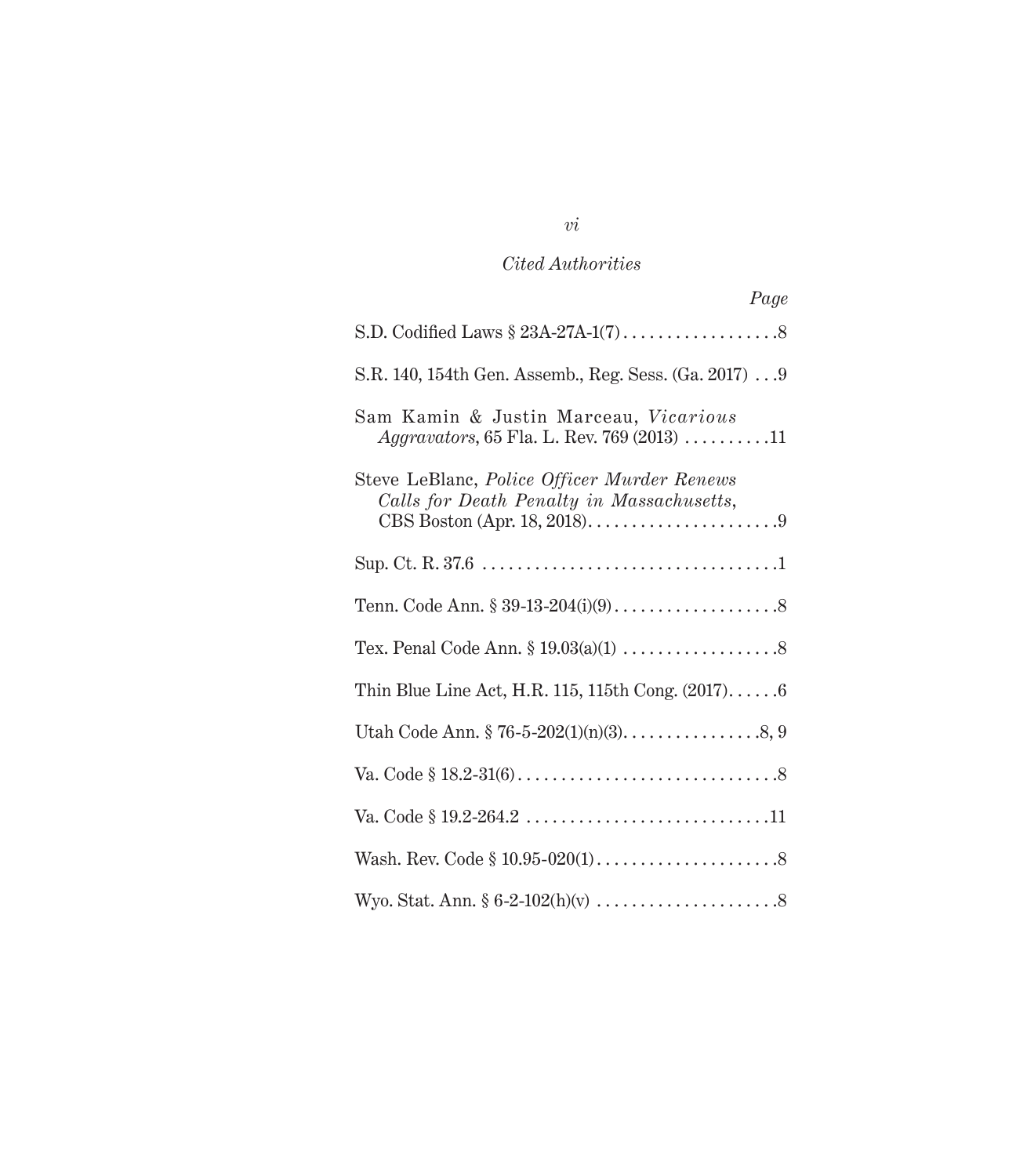#### **IDENTITY AND INTEREST OF** *AMICUS CURIAE*

The National Association of Police Organizations ("NAPO") is a coalition of police units and associations from across the United States.1 It was organized for the purpose of advancing the interests of America's law enforcement officers. Founded in 1978, NAPO is the strongest unified voice supporting law enforcement in the country. NAPO represents over 1,000 police units and associations, over 241,000 sworn law enforcement officers, and over 100,000 citizens who share a common dedication to fair and effective law enforcement. NAPO often appears as *amicus curiae* in cases of special importance to the law enforcement community. *E.g.*, *Mullenix v. Luna*, No. 14-1143 (2015); *Arizona v. Gant*, No. 07-542 (2009).

Since its founding, NAPO has had a significant impact on legislation affecting the vital interests of law enforcement officers in the United States. For example, in 2017 and 2018, NAPO endorsed several pieces of legislation in Congress that seek to increase penalties for those who target law enforcement officials, including: the Blue Lives Matter Act, which provides for enhanced federal prosecution against any individual who kills, attempts to kill, assaults, or otherwise inflicts bodily injury against a federally-funded state or local law enforcement officer; the Thin Blue Line Act, which would make a murder victim's status as a state or local law enforcement officer an

<sup>1.</sup> Pursuant to this Court's Rule 37.6, counsel for *amicus curiae* certifies that this brief was not authored in whole or in part by counsel for any party and that no person or entity other than *amicus curiae* or its counsel has made a monetary contribution to the preparation or submission of this brief. Both parties have consented to the filing of this brief.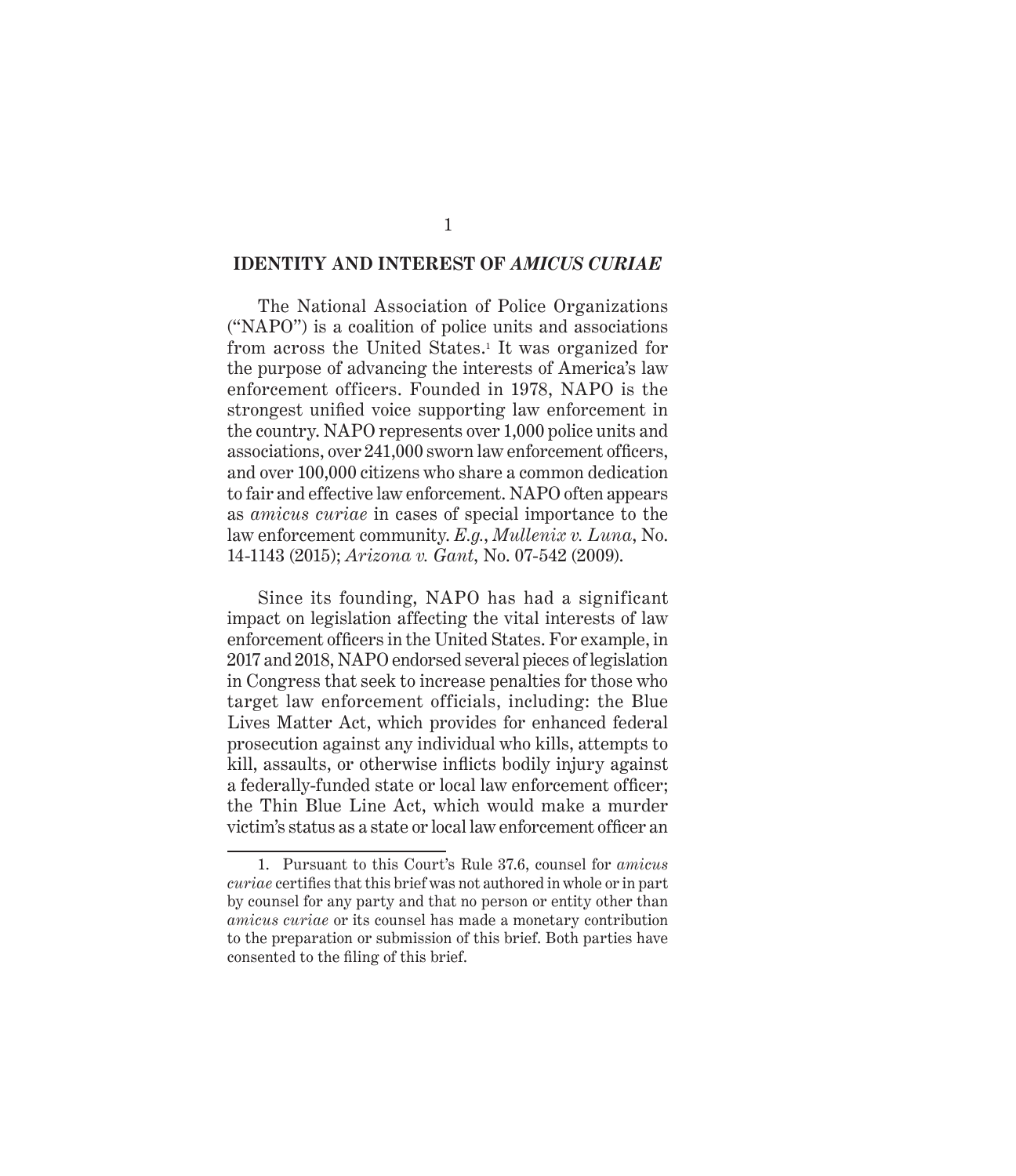aggravating factor in death penalty determinations; and the Back the Blue Act, which would increase the penalties for those who harm or target for harm police officers by making the murder or attempted murder of an officer an aggravating factor in death penalty determinations.

NAPO has a powerful interest in this case because it represents law enforcement officers who are not only vital agents of the justice system but are also precisely who Alabama's policy seeks to protect. The murder victim in this case was a police officer, Corporal Julius Schulte. Petitioner Vernon Madison shot Cpl. Schulte in the back of the head simply because he was doing his job—protecting Madison's ex-girlfriend and her daughter from harm. Alabama defines the murder of a police officer as a capital offense. A reversal of the Alabama court would undermine the expressed will of the people of Alabama and create undue risk to their law enforcement officers. Madison's argument—that he should not be held culpable for murdering Cpl. Schulte because he cannot remember killing him—insults the memory of police officers who are killed in the line of duty. NAPO thus writes to urge the Court to affirm.

#### **INTRODUCTION AND SUMMARY OF ARGUMENT**

Corporal Julius Schulte faithfully served the people of Mobile County, Alabama for 22 years.<sup>2</sup> Cpl. Schulte spent his entire career with the Mobile Police Department,

<sup>2.</sup> *See* Kelsey Stein, *Mobile Police Officer Julius Schulte Selflessly Helped City's Youth Before His Death in the Line of Duty*, Ala. Media Group (May 11, 2016), https://bit.ly/2M50zbX.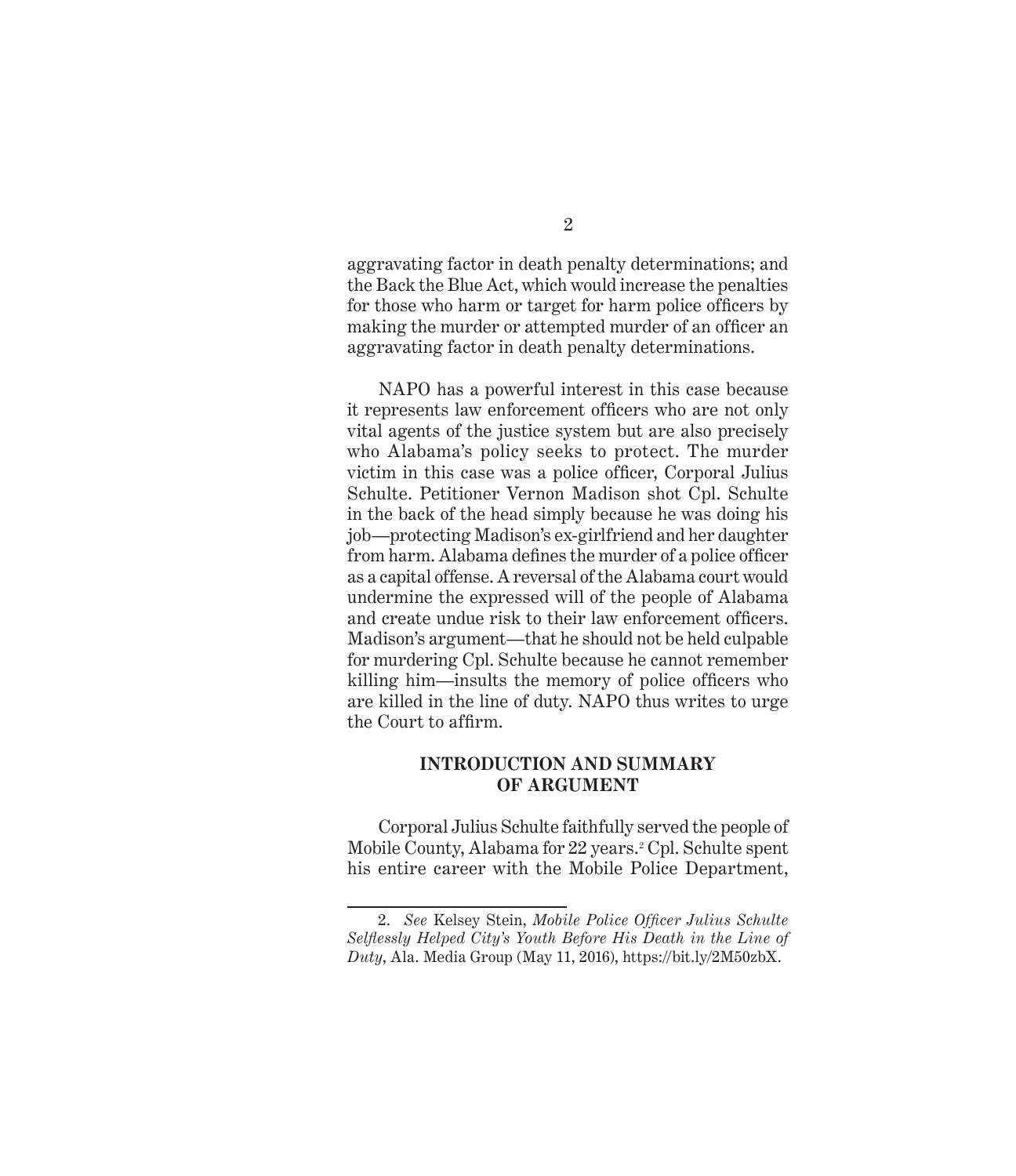beginning in the early 1960s and ending when he was fatally shot by Petitioner Vernon Madison on April 18, 1985.

That night, Cpl. Schulte was investigating a report that Cheryl Ann Greene's young child was missing. Cpl. Schulte spoke with Ms. Greene and waited at the house for another officer to arrive. Ms. Greene and Madison, her boyfriend, got in a heated argument while Cpl. Schulte stayed in the car. Cpl. Schulte never threatened Madison and never pulled his gun; instead, he calmly told Madison, "Son, just get your things and go."

According to multiple witnesses Madison pretended to leave, but then retrieved a pistol, crept behind the car where Cpl. Schulte was sitting, and fired two shots into the back of Cpl. Schulte's head. He then turned on Ms. Greene and shot her in the back as she fled. Seconds before backup arrived, Madison fled from the scene.

Suffering two gunshot wounds to the head, Cpl. Schulte died a week later. He received numerous posthumous awards, including a medal of honor from the American Police Hall of Fame, a Medal of Valor from the Exchange Club of Mobile, and a proclamation from both houses of the Alabama Legislature.3 And his name is engraved on the National Law Enforcement Officers Memorial in Washington DC's Judiciary Square. *See* National Law Enforcement Officers Memorial Fund, Julius Norman Schulte, https://bit.ly/2MokBLz.

<sup>3.</sup> Over a quarter-century after his death, Cpl. Julius Schulte still receives well-wishes and reflections from friends and family on his memorial page. *See Family, Friends & Fellow Officers Remember...*, Officer Down Memorial Page, Corporal Julius Norman Schulte, https://bit.ly/2LXb4ig.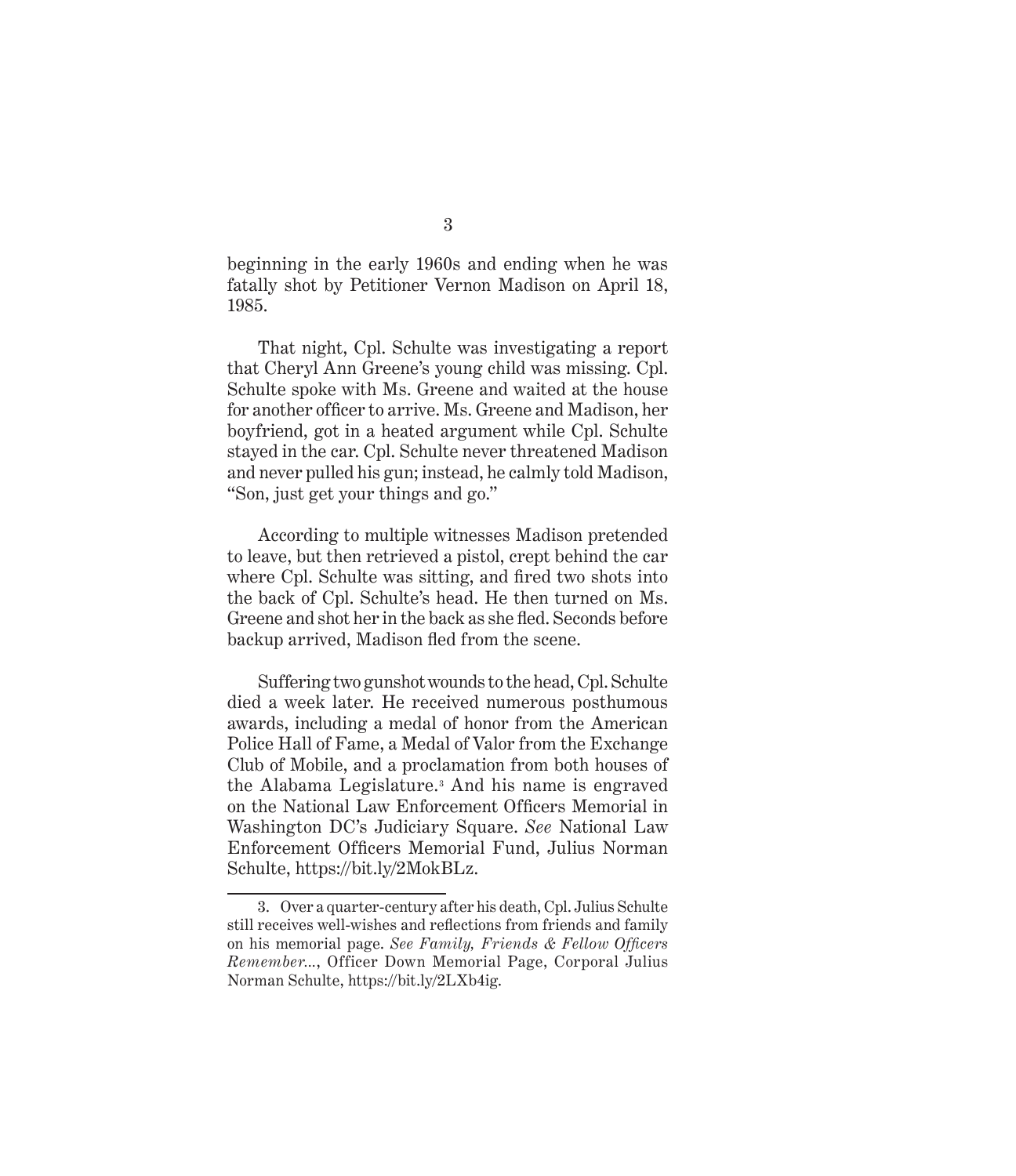State and federal legislators have recognized the need for criminal codes to include heightened penalties for those who target and kill law enforcement officers. The need for heightened penalties is based on the recognition that our law enforcement officers are placed in harm's way to protect our communities. At the federal level, the murder of federal police officers is already an aggravating factor in death penalty determinations. A strong movement seeks to extend that provision to state and local police officers. And there are new federal legislative efforts to add more protection for police officers against those who seek to harm them.

The movement to protect law enforcement extends well beyond the federal level. Most states still allow the death penalty, and nearly all of those states consider the murder of a police officer as an aggravating factor. Even in those states that have abolished capital punishment, protection of police officers has been a driving force of those seeking to reinstitute the death penalty. The protection of law enforcement via the death penalty receives strong support on both the federal and state levels.

This protection of law enforcement via the treatment of the murder of a police officer as an aggravating factor has been expressly recognized by this Court. The Court has acknowledged the validity of considering the murder of police officers as an aggravating factor in death penalty determinations. It has recognized the special interest that society has in protecting police officers and has noted the legitimate function the death penalty plays in guarding this interest.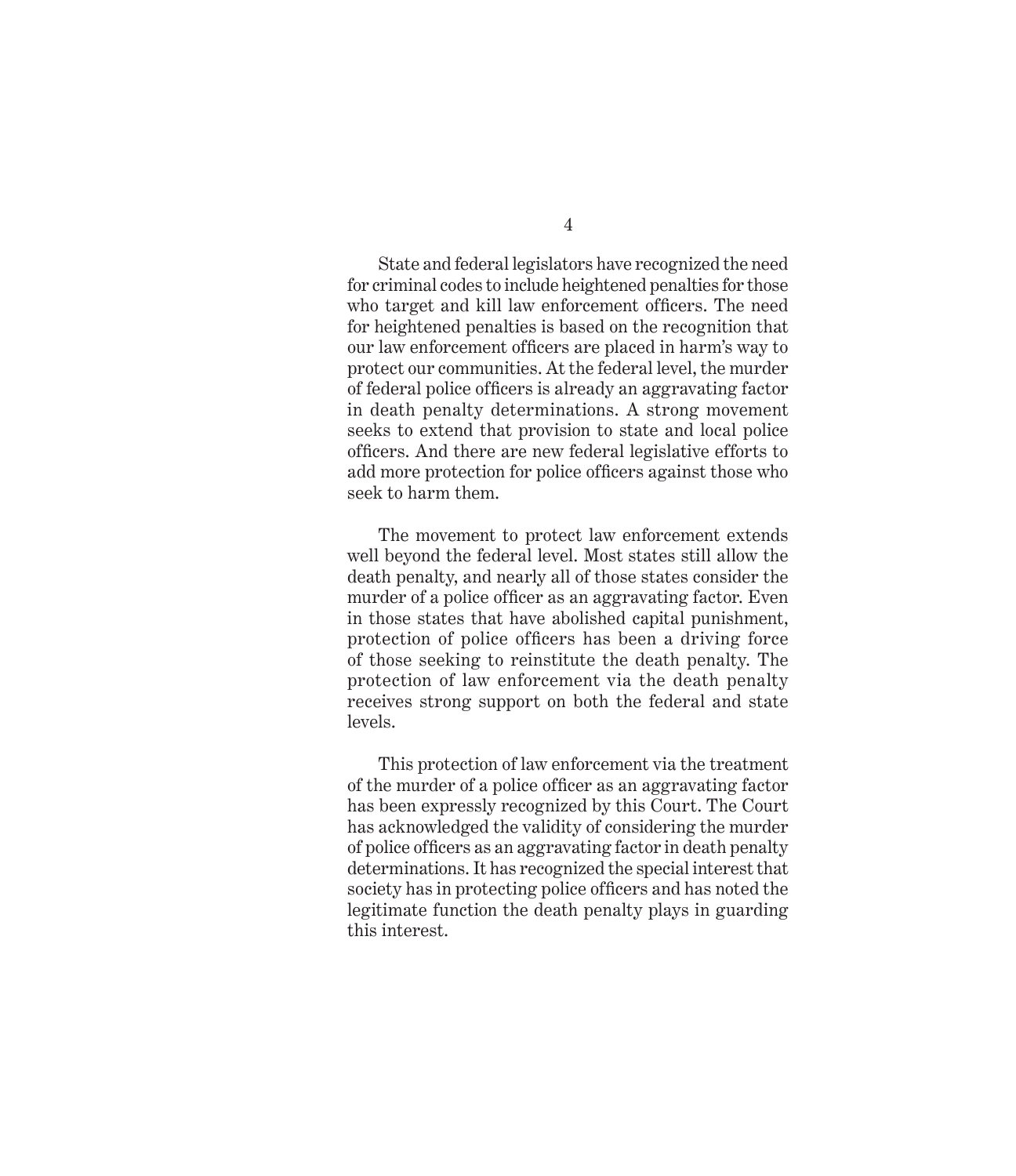Moreover, the death penalty is not merely protective of the nation's officers. Capital punishment is a valid expression of community outrage against violent crimes. As this Court has recognized, the killing of a police officer gives rise to the outrage-based special interest of society. The death penalty plays an important role in avenging the egregious wrongs committed against police officers.

#### **ARGUMENT**

#### **I. There Is Nationwide Support for Increased Penalties for the Murder of Law Enforcement Officers.**

This Court has recognized the important role of the *people* in determining the appropriate level of punishment under the Eighth Amendment. When a punishment is selected by a democratically elected body, the Court must "presume its validity." *Gregg v. Georgia*, 428 U.S. 153, 175 (1976), The legislatures, not the courts, respond to the will and moral values of the people. *Furman v. Georgia*, 408 U.S. 238, 383 (1972) (Burger, C. J., dissenting). Therefore, the Court's assessment of contemporary standards must give heavy weight to legislative judgment. *Gregg*, 428 U.S. at 175.

When it comes to the punishment of those who kill police officers, the judgment of the people is clear. There is a long tradition of increased penalties for the murder of police officers. This tradition recognizes that, because police officers are routinely involved in dangerous and combustible confrontations, increased penalties are needed to deter violent assaults against them.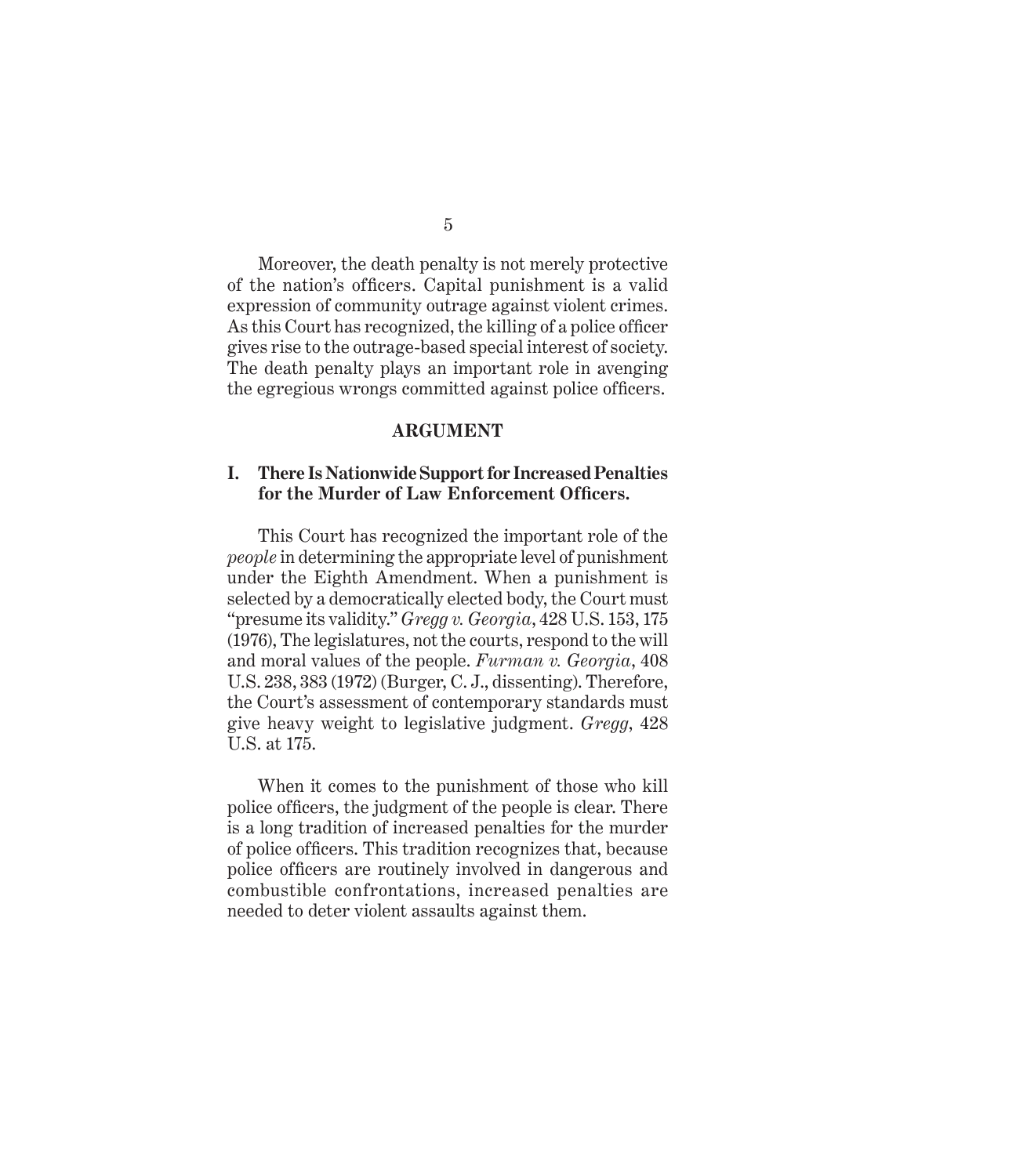Both federal and state law strongly protect police officers. Federal law provides increased penalties for those who murder law enforcement officials. *See* 18 U.S.C. § 3592(c)(14)(D). In determining "whether a sentence of death is justified," the killing of a federal police officer while the officer is performing official duties is considered as an "aggravating factor." *Id.*

There is also strong federal support for *more*—not less—protection for police officers. The United States House of Representatives recently passed the Thin Blue Line Act, which would amend the U.S. criminal code to add the killing of a state or local law enforcement officer as an aggravating factor when determining whether a death sentence is justified. *See* Thin Blue Line Act, H.R. 115, 115th Cong. (2017). The Act has received widespread support from NAPO and others in the law enforcement community, including the National Fraternal Order of Police, the Sergeants Benevolent Association, and the Major County Sheriffs of America. *See NAPO Victory! House Passes Thin Blue Line Act*, The Wash. Rep. (May 22, 2017), https://bit.ly/2n7J5xt. Every advocate cited increased police officer deaths as a reason for their support. *Id.* The Thin Blue Line Act garnered 271 votes in the House of Representatives, boasting bipartisan support and remains pending in the Senate. 163 Cong. Rec. 4341 (2017); The Wash. Rep., *supra*, at 2.

Congress has also sought increased penalties for those who inflict bodily harm on police officers. In May 2018, the House of Representatives passed The Protect and Serve Act of 2018, which is designed to heighten federal punishments for people who knowingly attempt to cause "serious bodily injury" to a law enforcement officer or individual who is perceived as a law enforcement officer.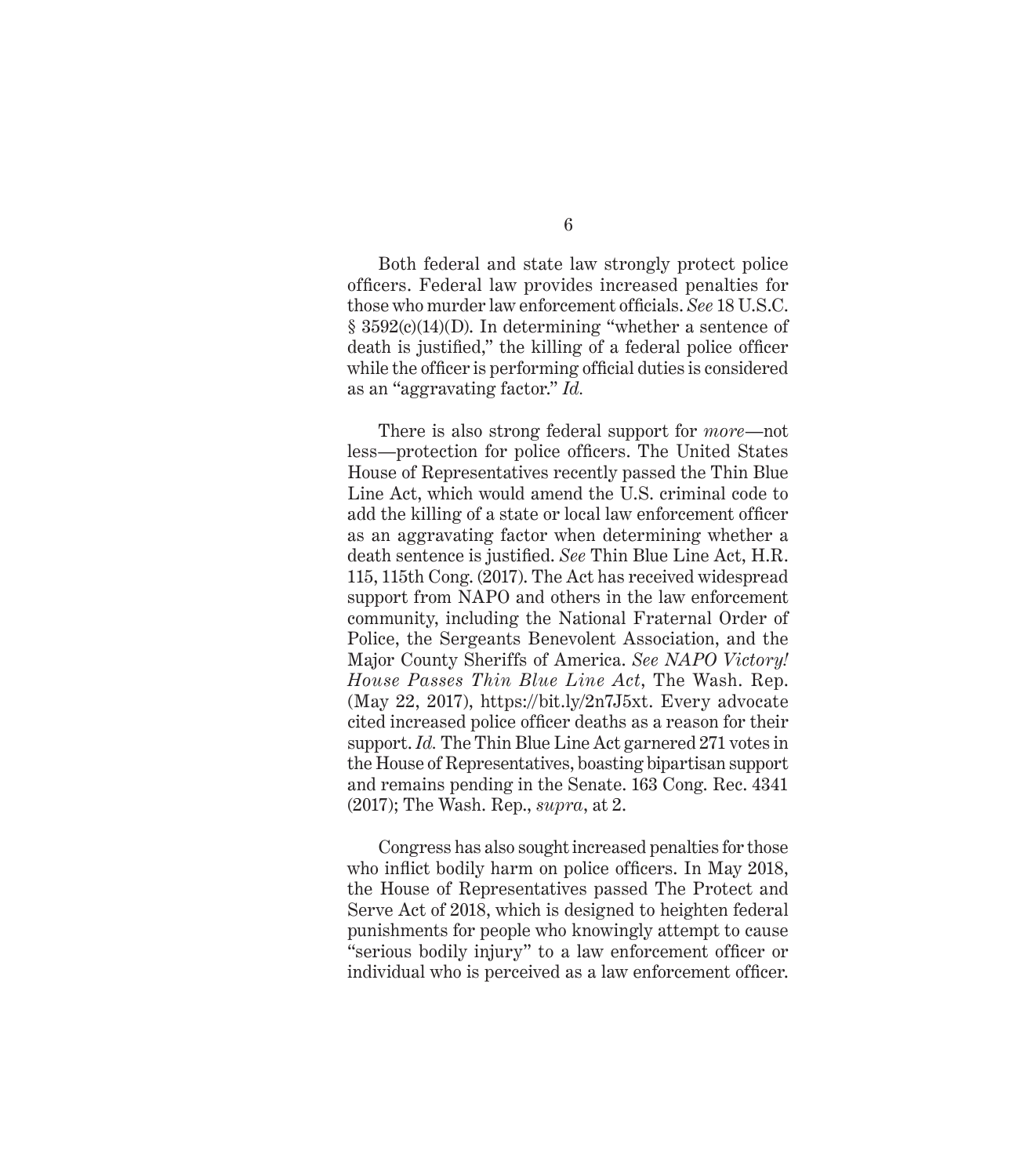The Protect and Serve Act of 2018, H.R. 5698 (115th Cong.) (2018). The bill received broad bipartisan support, passing on a vote of 382-35. *See* H.R. 5698—Protect and Serve Act of 2018, Congress.Gov, https://bit.ly/2KvulSd.

As the Bill's co-sponsor, Representative John Rutherford explained, "[s]adly, we've seen a recent rash and an increase in violence against officers especially in ambush-style attacks…. We as members of Congress must show the law enforcement community across this country that we support them and the important work that they do day in and day out. We must also show that those who wish to target police officers with violence that those attacks will not be tolerated." Deborah Barfield Berry, *House Passes Tough Penalties for Those Who Attack, Ambush Law Enforcement Officers*, USA Today, May 17, 2018, https://usat.ly/2M4pKLD .

The bill has received strong support from NAPO and other law-enforcement groups for good reason: There is a serious and growing trend of armed attacks on law enforcement officers. According to a December 2017 report from the Office of Community Oriented Policing Services (COPS) and the National Law Enforcement Officers Memorial Fund, 2016 saw a significant increase in ambush attacks on unsuspecting officers, with 21 officers shot and killed. *See NAPO Victory! House Passes Protect & Serve Act*, NAPO (May 17, 2018), https://bit. ly/2Kxg0VB. Of these officers, 61% were not answering a call for service or engaged in enforcement action or performing official duties—they were targeted and killed just for the uniform they wore. *Id*. Twelve officers were murdered sitting in their patrol cars. *Id*. This legislation is evidence of a focused federal initiative to protect police officers across the nation.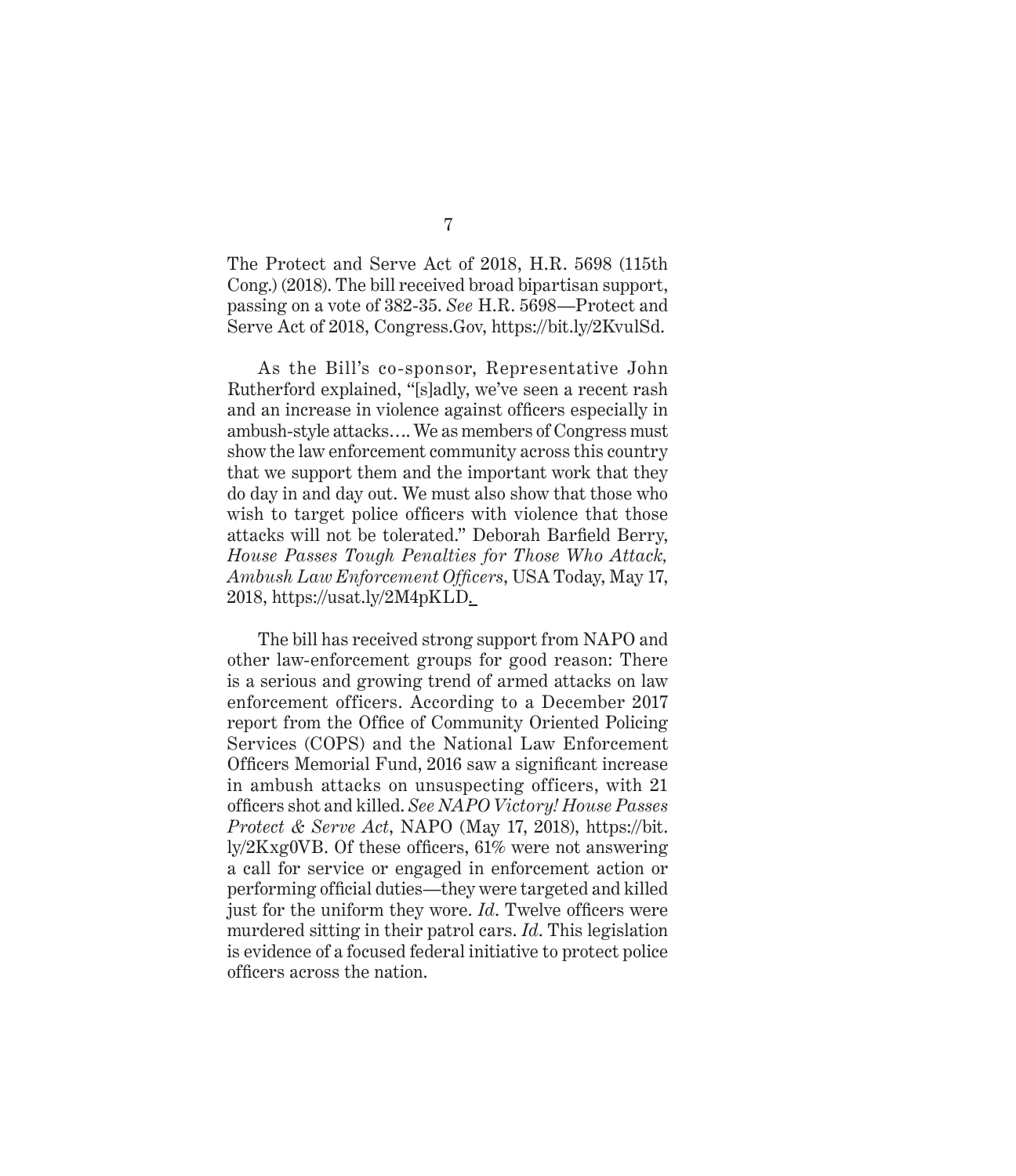States similarly protect law enforcement officers. All 50 states have laws in place that enhance penalties for crimes against law enforcement officers, and in some instances, crimes against a broadly defined category of first responders. *See* Protect and Serve Act of 2018, H. Rep. 115-672 at 8 (May 11, 2018). In 28 out of the 31 states that employ the death penalty, the capital statute either specifically indicates that killing a law enforcement officer or peace officer is an aggravating factor that would make the defendant eligible for the death penalty or defines the act itself as a capital or capital-eligible offense.4 The remaining three identify the targeting of a police officer while evading arrest as an aggravating factor that would make the defendant eligible for the death penalty.<sup>5</sup>

5. Kan. Stat. Ann. § 21-6624(e) (2016); Ohio Rev. Code Ann. § 2929.04(A)(3) (West 2016); Wyo. Stat. Ann. § 6-2-102(h)(v) (2017).

<sup>4.</sup> Ala. Code § 13A-5-40(a)(5) (2016); Ariz. Rev. Stat. Ann. § 13-751(F)(10) (2010); Ark. Code Ann. § 5-10-101(a)(3) (West 2008); Cal. Penal Code §190.2(a)(7) (West 2014); Colo. Rev. Stat. Ann. § 18-13-1201(5)(c)(I) (West 2013); Fla. Stat. § 921.141(6)(j) (2016); Ga. Code Ann. § 17-10-30(b)(8) (West 2014); Idaho Code §§ 18-4003(b), -4004 (2017); Ind. Code § 35-50-2-9(b)(6) (2016); Ky. Rev. Stat. Ann. § 532.025(2)(a)(7) (2017); La. Stat. Ann. § 14:30(a) (2), (C)(1) (2016); Miss. Code Ann. § 97-3-19(2)(a) (2017); Mont. Code Ann. § 46-18-303(1)(b) (2017); Mo. Rev. Stat. § 565.032(2)(5) (2016); Neb. Rev. Stat. § 29-2523(1), (g)-(i) (2016); Nev. Rev. Stat. § 200.033(7) (2015); N.H. Rev. Stat. Ann. § 630:1(I)(a) (2016); N.C. Gen. Stat. § 15A-2000(e)(8) (2017); Okla. Stat. tit. 21, §§ 701.9(a), 701.12(8) (2017); Or. Rev. Stat. § 163.095(2)(a) (2015); 42 Pa. Cons. Stat. § 9711(d)(1) (2016); S.C. Code Ann. § 16-3-20(C)(a)(7) (2017); S.D. Codified Laws § 23A-27A-1(7) (2017); Tenn. Code Ann. § 39- 13-204(i)(9) (2017); Tex. Penal Code Ann. § 19.03(a)(1) (2017); Utah Code Ann. § 76-5-202(1)(n)(3) (West 2017); Va. Code § 18.2-31(6) (2017); Wash. Rev. Code § 10.95-020(1) (2016).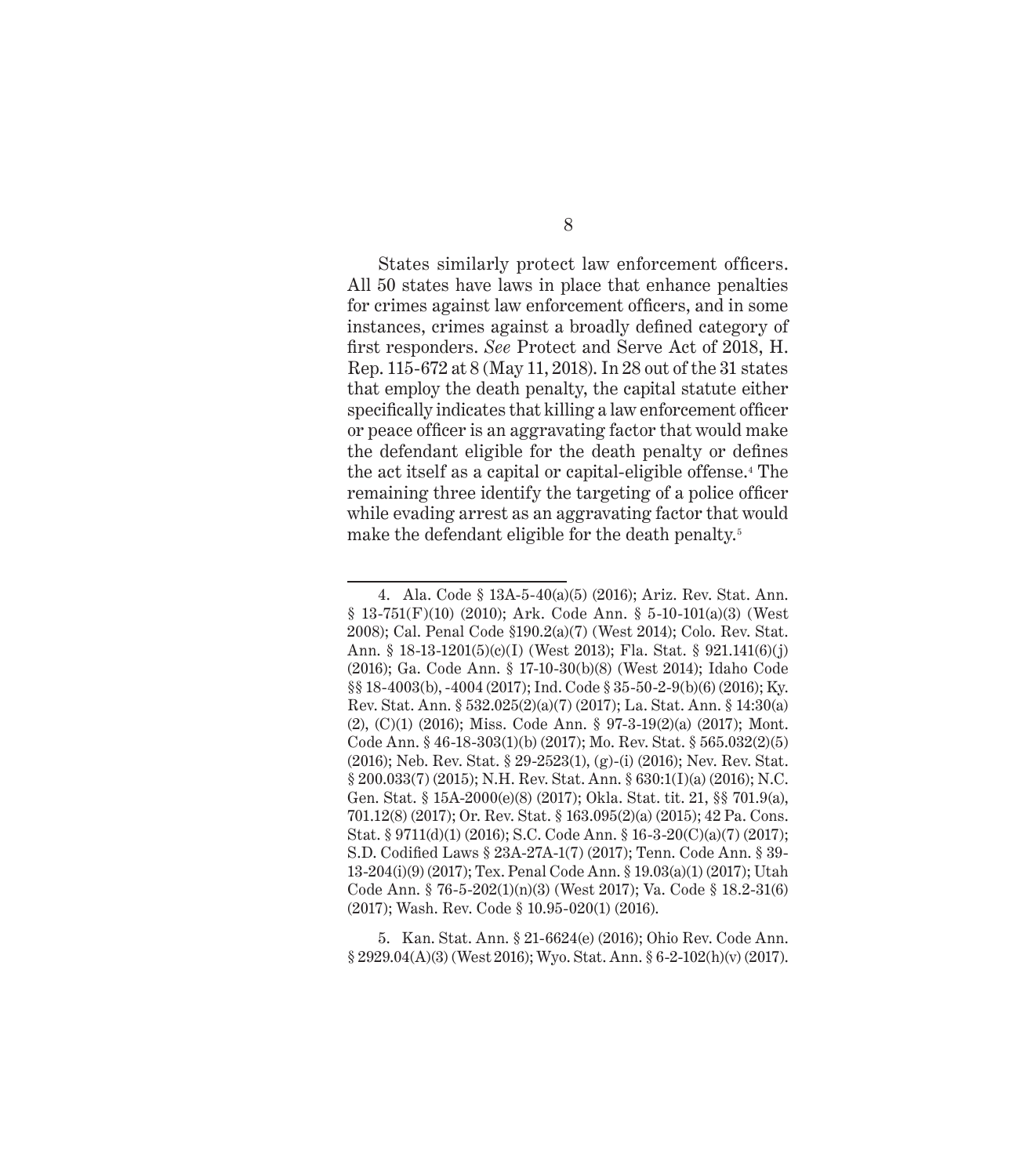Like the federal government, state governments continue to seek more protections for police officers. For example, on February 2, 2017, the Georgia Senate adopted a resolution encouraging district attorneys to seek the death penalty against defendants accused of murdering law enforcement officers. S.R. 140, 154th Gen. Assemb., Reg. Sess., (Ga. 2017). The resolution recognized the "great personal sacrifice and risk to their own lives and wellbeing" that law enforcement officers face. *Id.* Moreover, "the offense of murder against a law enforcement officer is an offense that impacts the safety of the citizens of this state." *Id.* A month later, Utah enacted a law classifying the murder of a law enforcement officer as "aggravated murder." H.B. 433, 2017 Gen. Sess. (Ut. 2017); *see* Utah Code Ann. § 76-5-202(1)(n)(3) (West 2017). These recent enactments reflect the continued commitment to protect law enforcement officers through capital statutes.

Even in states that have abolished capital punishment, the killing of law enforcement officers often ignites calls for reinstating the death penalty. For example, many in Massachusetts are seeking to reimpose the death penalty after a police officer was killed.6 Steve LeBlanc, *Police Officer Murder Renews Calls for Death Penalty in Massachusetts*, CBS Boston (Apr. 18, 2018), https://cbsloc. al/2OPrSpl. Illinois Governor Bruce Rauner is similarly seeking to reinstate the death penalty for individuals who kill law enforcement officers.<sup>7</sup> Mark Berman, *Illinois* 

<sup>6.</sup> The Massachusetts Supreme Judicial Court ruled in 1984 that imposing a death penalty by jury trial in violation of state law was unconstitutional. *Commonwealth v. Colon-Cruz*, 470 N.E.2d 116, 134 (Mass. 1984).

<sup>7.</sup> The Illinois legislature abolished the death penalty in 2011. 725 Ill. Comp. Stat. Ann. 5/119-1 (West 2011).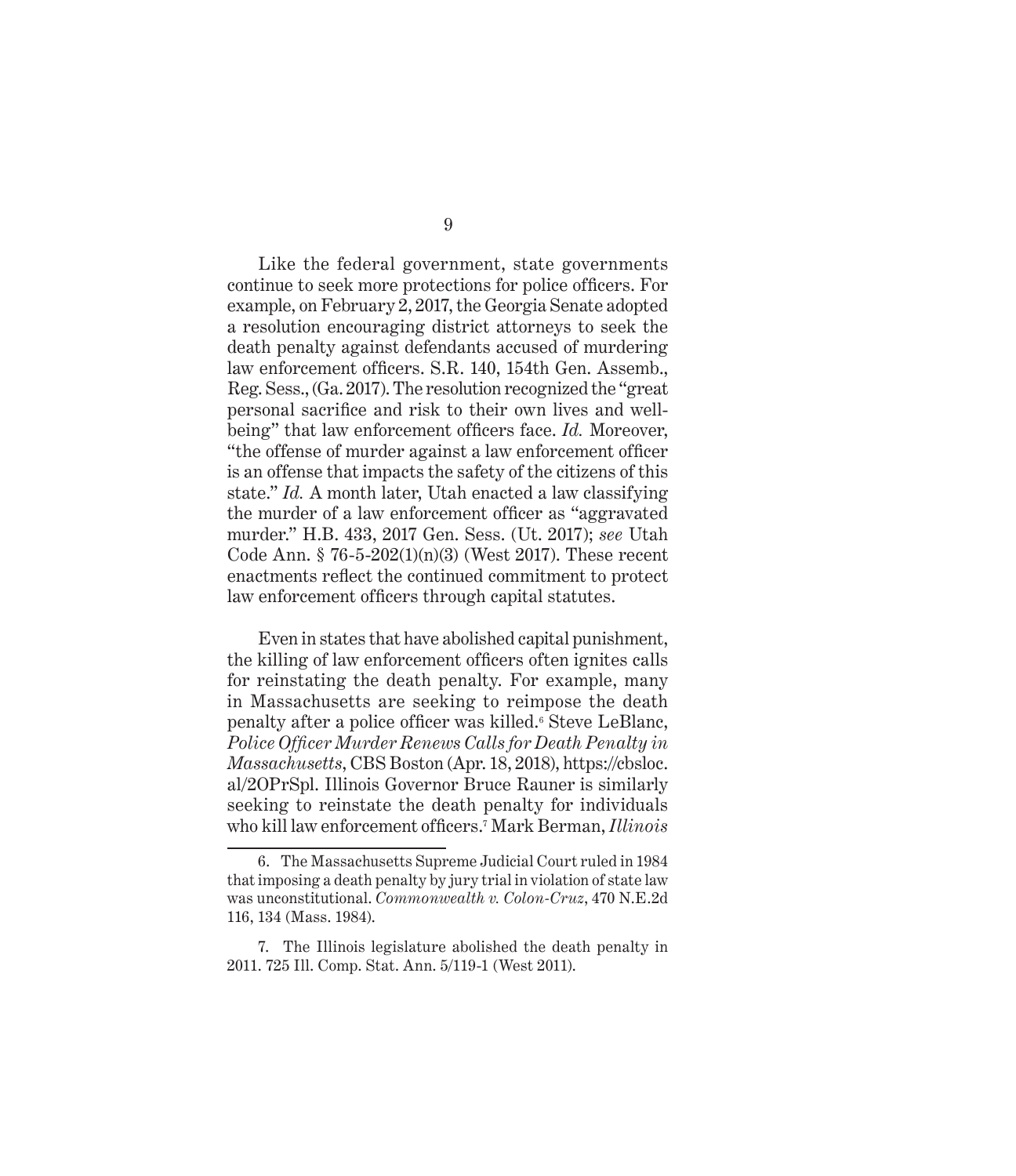*Governor Wants the State to Revise Its Death Penalty for Mass Murderers and People Who Kill Police*, Wash. Post (May 14, 2018), https://wapo.st/2niE5q0. Capital punishment for those who kill police officers is a significant justification for the death penalty on the state level. Clearly, then, the people of our nation believe that the murder of a law enforcement officer warrants increased penalties.

#### **II. The Death Penalty Serves an Important Function as an Expression of Community Outrage Against the Murder of Police Officers.**

Petitioner seeks a nullification of his death sentence on the basis that he (allegedly) can no longer remember his crime or victim. But a primary purpose of capital punishment is to express community outrage over a murder. That goal has nothing to do with whether the defendant remembers his victim or his crime. The community's memory—including the law enforcement community's memory—is what matters.

This Court has long recognized the critical role that the death penalty plays in expressing society's abhorrence for heinous offenses. "[C]apital punishment is an expression of society's moral outrage at particularly offensive conduct." *Gregg*, 428 U.S. at 183. "This function may be unappealing to many, but it is essential in an ordered society that asks its citizens to rely on legal processes rather than self-help to vindicate their wrongs." Id. "When people begin to believe that organized society is unwilling or unable to impose upon criminal offenders the punishment they 'deserve,' then there are sown the seeds of anarchy of self-help, vigilante justice, and lynch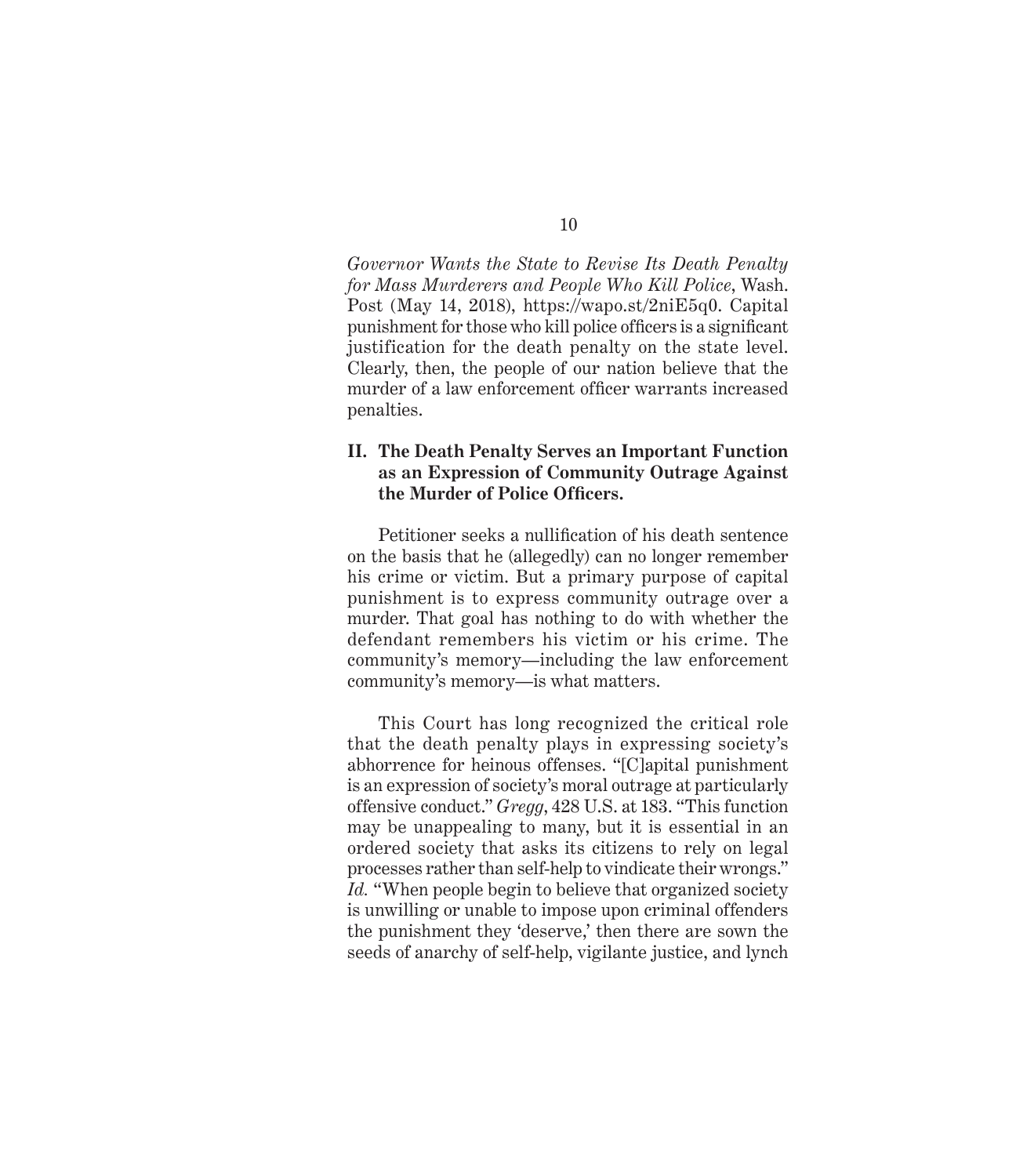law." *Id*. (quoting *Furman*, 408 U.S. at 308 (Stewart, J., concurring)).

The objective indicia to which this Court looks plainly supports the death penalty in these types of cases. Society still supports applying the death penalty as a measure for unifying communities in response to crimes that they find particularly threatening to the functioning of society. Donald L. Beschle, *Why do People Support Capital Punishment? The Death Penalty as Community Ritual*, 33 Conn. L. Rev. 765, 774-75 (2001). A full 55% of American adults say they support the death penalty, despite this being the lowest since 1972. Jeffrey M. Jones, *U.S. Death Penalty Support Lowest Since 1972*, Gallup (Oct. 26, 2017), https://bit.ly/2Kyc1Ij.

Federal and state laws similarly recognize the role of the death penalty in expressing the community's moral outrage. For example, one of the "most ubiquitous aggravating factors" in considering whether the defendant is death penalty-eligible is whether the crime was committed in "'an especially heinous, cruel, or depraved manner.'" Sam Kamin & Justin Marceau, *Vicarious Aggravators*, 65 Fla. L. Rev. 769, 789 (2013) (quoting Colo. Rev. Stat. § 18-1.3-1201). Virginia, for example, which only has two death-qualifying factors, recognizes a killing that was "outrageously or wantonly vile" as deserving of the death penalty. *Id.* at 790 (quoting Va. Code § 19.2-264.2). Both this Court and many states recognize that the moral voice of the community must be permitted to speak.

The function of the death penalty as an expression of society's outrage is an overlooked aspect of capital punishment. Nonetheless, Supreme Court precedent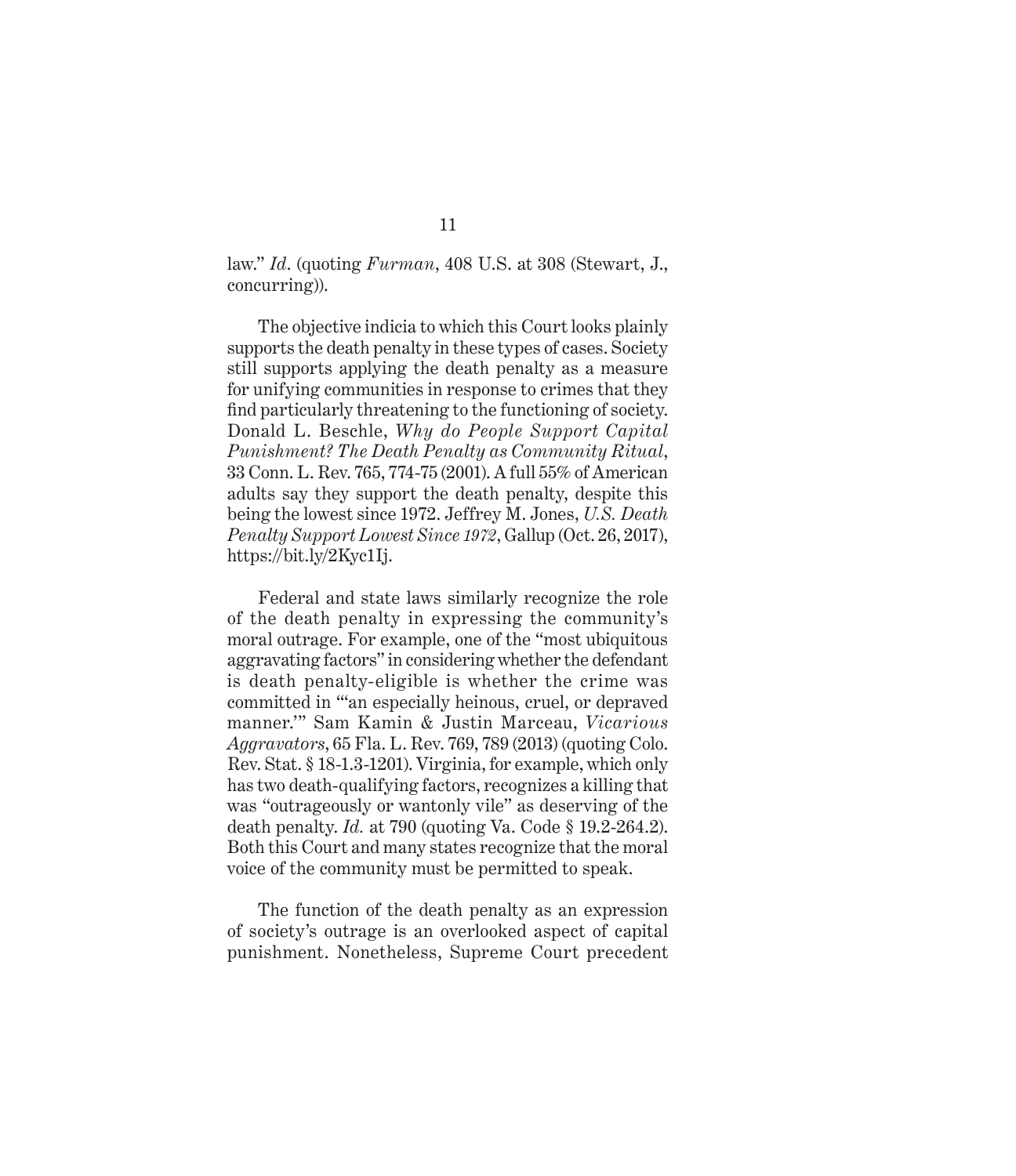requires an analysis of society's moral standards of punishment. Where the utilitarian and retributive justifications of the death penalty are deeply contested, this is a vital task. The standards of the community are clear: the death penalty is an appropriate punishment, particularly for those who kill police officers.

Imposition of the death penalty requires weighing the aggravating and mitigating factors. The legislatures, courts, and communities across the United States agree that the killing of a police officer should receive significant weight in these determinations.

\* \* \*

One of the primary ways the law enforcement community remembers the murder of police officers is through the National Law Enforcement Officers Memorial. The Memorial, located in Washington, D.C., honors federal, state and local law enforcement officers who have made the ultimate sacrifice for the safety and protection of our nation and its people. The Memorial features two curving, 304-foot-long blue-gray marble walls. Carved on these walls are the names of more than 21,000 officers who have been killed in the line of duty throughout U.S. history, dating back to the first known death in 1791. Unlike many other memorials in Washington, D.C., the National Law Enforcement Officers Memorial is ever-changing: new names of fallen officers are added to the monument each spring, in conjunction with National Police Week. *See* National Law Enforcement Officers Memorial Fund, https://bit.ly/2OdKaPR.